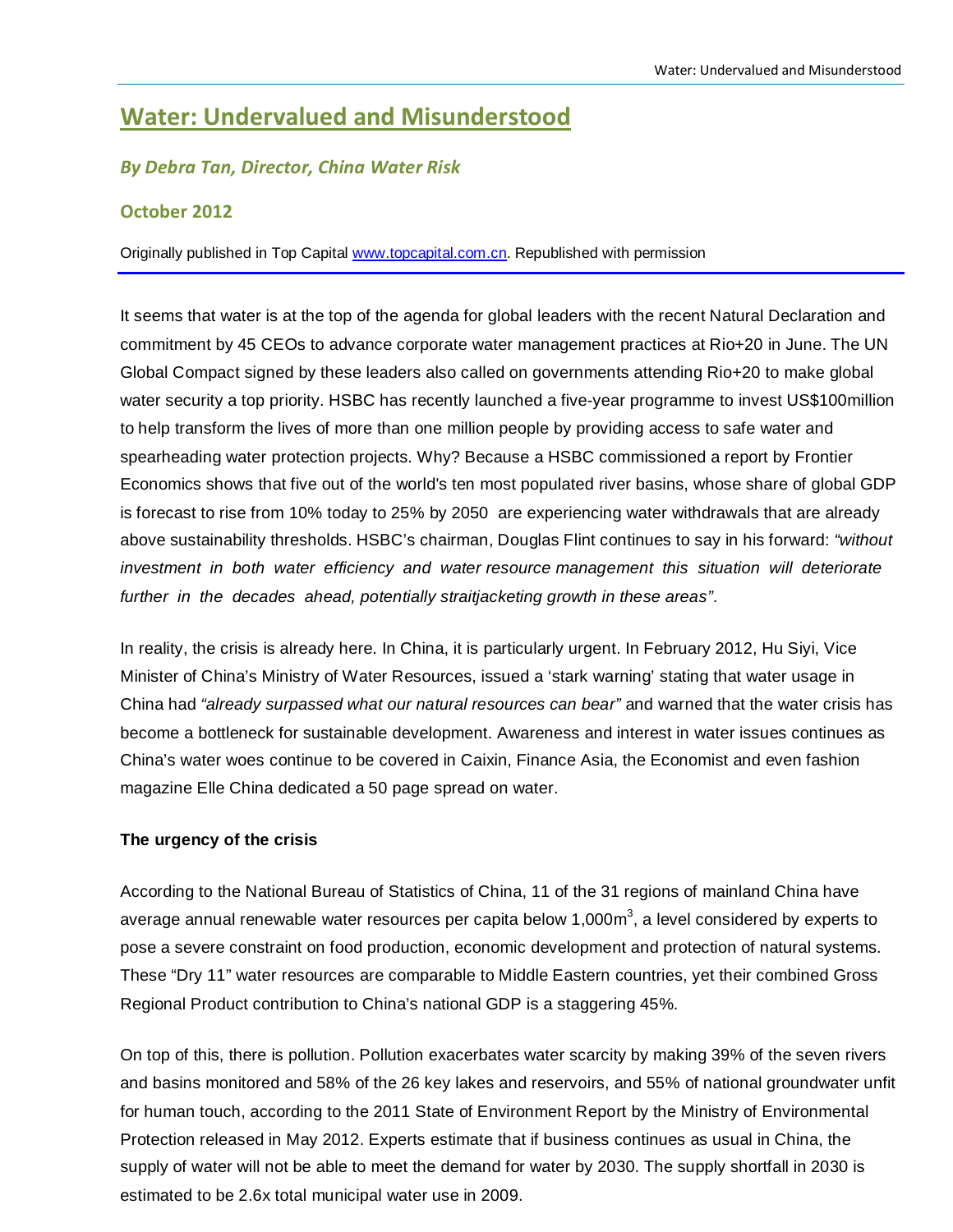

#### Regions with Annual Renewable Water Resources below the World Bank Water Poverty Mark of 1,000m3

Source: The Big Picture, www.chinawaterrisk.org

There are also energy security issues, with 96% of electricity in China requiring water to generate. Energy security is further threatened by China's reliance on coal: approximately 47% of China's ensured coal reserves lie in the Dry 11.

These headline numbers are serious and urgent and it is not surprising that water is at the top of the agenda for the Chinese government too. In 2011, water topped agriculture as the top policy priority. The Chinese government introduced a cap on water consumption of 670 billion  $m^3$  by 2020, and set aside RMB 4 trillion for water infrastructure from 2011-2020. The 12th Five Year Plan (12FYP) echoed this, targeting a 30% improvement in water efficiency, an 85% sewage water treatment rate for cities, and six new specific water pollutant reduction targets. A National Groundwater Plan ensued in November 2011 prohibiting the sinking of new wells and excessive groundwater use. In February 2012, the State Council took further action by drawing up more concrete policies to protect and manage water in a new water management decree setting water usage quotas and efficiencies for 2015, 2020 and 2030.

#### **Water clearly undervalued**

Given water scarcity, water is clearly undervalued. Water bills currently account for less than 1% of China's disposable household income compared to international peers at 2.5%-3.0%. According to Standard Chartered Bank, China's Ministry of Housing and Urban-Rural Development recommends the top end of this range at 3% given the level of water scarcity and stress. This would amount to a 3.75 times increase in water pricing. Water prices are lower in Southern China than in the North so in reality, we are looking at a possible 300-500% rise in water tariffs across different regions in China.

If you think the magnitude of this hike is unrealistic and will only be implemented over a long period of time, think again: Guangzhou has recently raised the price of residential water by 50% from RMB1.32/m<sup>3</sup> to RMB1.98/m<sup>3</sup> whilst "Special Category" water users including car washes, nightclubs, saunas and spas face a ~500% increase from \$3.38/m $^3$  to \$20/m $^3$ . Progressive-use water tariff plans with hikes for high water usage of up to 306% are currently in public consultation and are expected to be implemented within this year. If this is not enough to convince the skeptics, the report by Premier Wen Jiaobao at the opening of the Fifth Session of the National People's Congress, stated that the government will rationally set and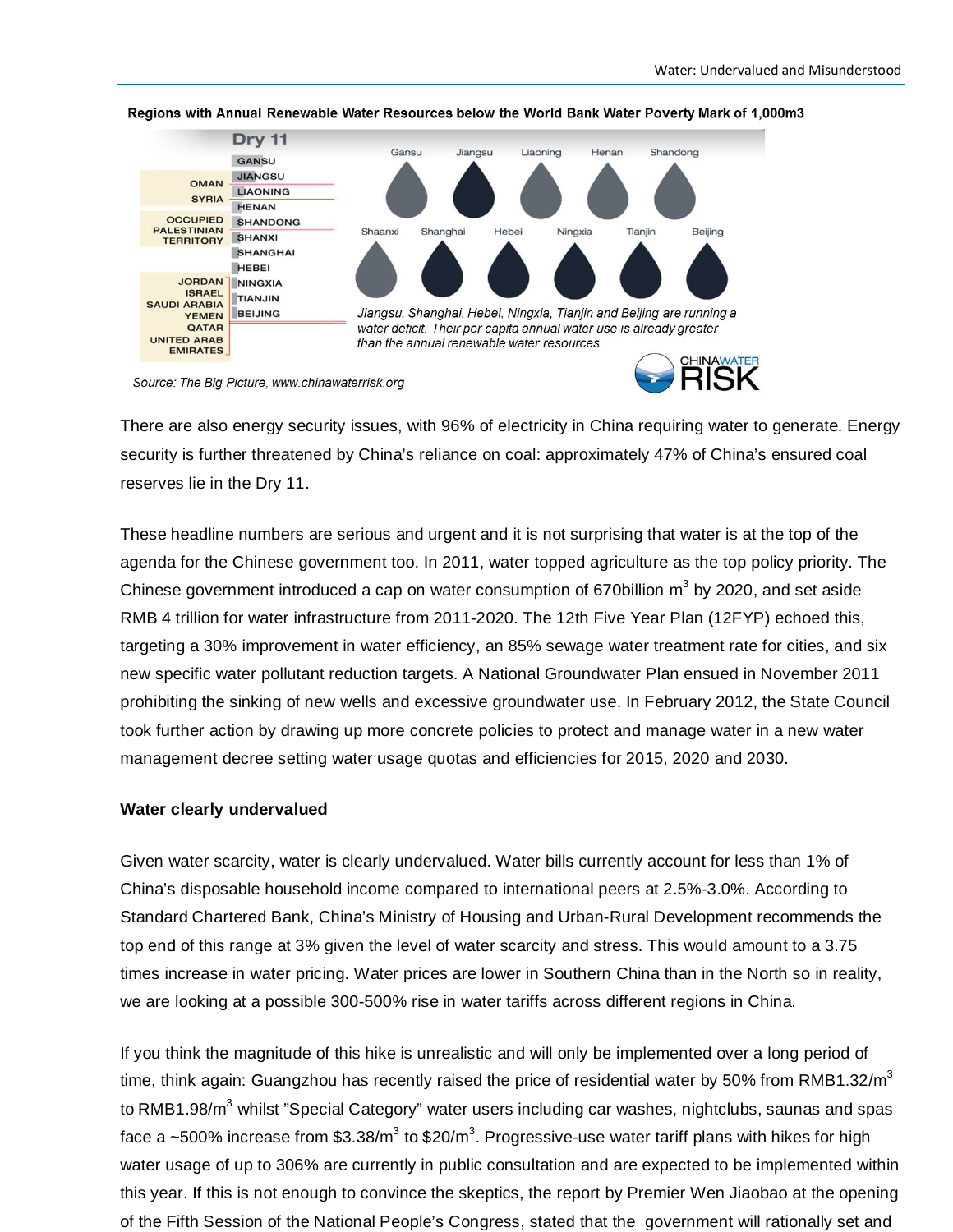adjust water resource fees in different localities, and carry out integrated price reform of water used for agricultural purposes.

Nevertheless, according to one of the large full water service providers in China, the demand for water is inelastic. History has shown that with a significant tariff hike, there may be a short term fall in demand for water but the overall long term demand trend is upwards with increasing population and affluence. So why raise tariffs at all? The hike is not to reign in demand but is necessary to make certain water solutions like wastewater recycling to potable levels and desalination economically viable.

A hike of this magnitude will also encourage a more effective use of water in industrial operations and irrigation as businesses will be pushed to use water more efficiently to protect profit margins. Unless subsidized, smaller companies in margin sensitive industries who cannot gather economies of scale to install water-savings measures ahead of the rise will most likely feel the brunt of these tariff hikes. Is it then game over for the small businesses and factories? Could this accelerate industry consolidation? Regardless, smaller factories generally tend to be more polluting and less efficient at using water so either way, central government goals will be achieved.

#### **China's problem but global repercussions**

We have often heard that water is a local issue and that water risk is confined to the particular location of water shortage/ contamination. So, it follows that China's water crisis is China's problem, it should not

affect those who don't do any business with or have any investments in China. Wrong.

With the Dry 11 accounting for around 52% of total industrial output, and China's position as 'the factory of the world', China's water crisis has global repercussions. It's dominance in global agricultural production is also a concern when the Dry 11 account for 40% of China's total agricultural output. Indeed four out of China's top five farming provinces are water scarce: Shandong, Hubei, Jiangsu and Hebei collectively produce 30% of China's agricultural output but have similar per capita water resources as Oman, Syria and Palestine. Yet together, these four provinces are the number one producer of pigmeat globally and produce more wheat than the USA and sheepmeat than Australia and New Zealand. So due to China's sheer size of production, any disruption in water will have an impact on the pricing of agricultural goods globally.

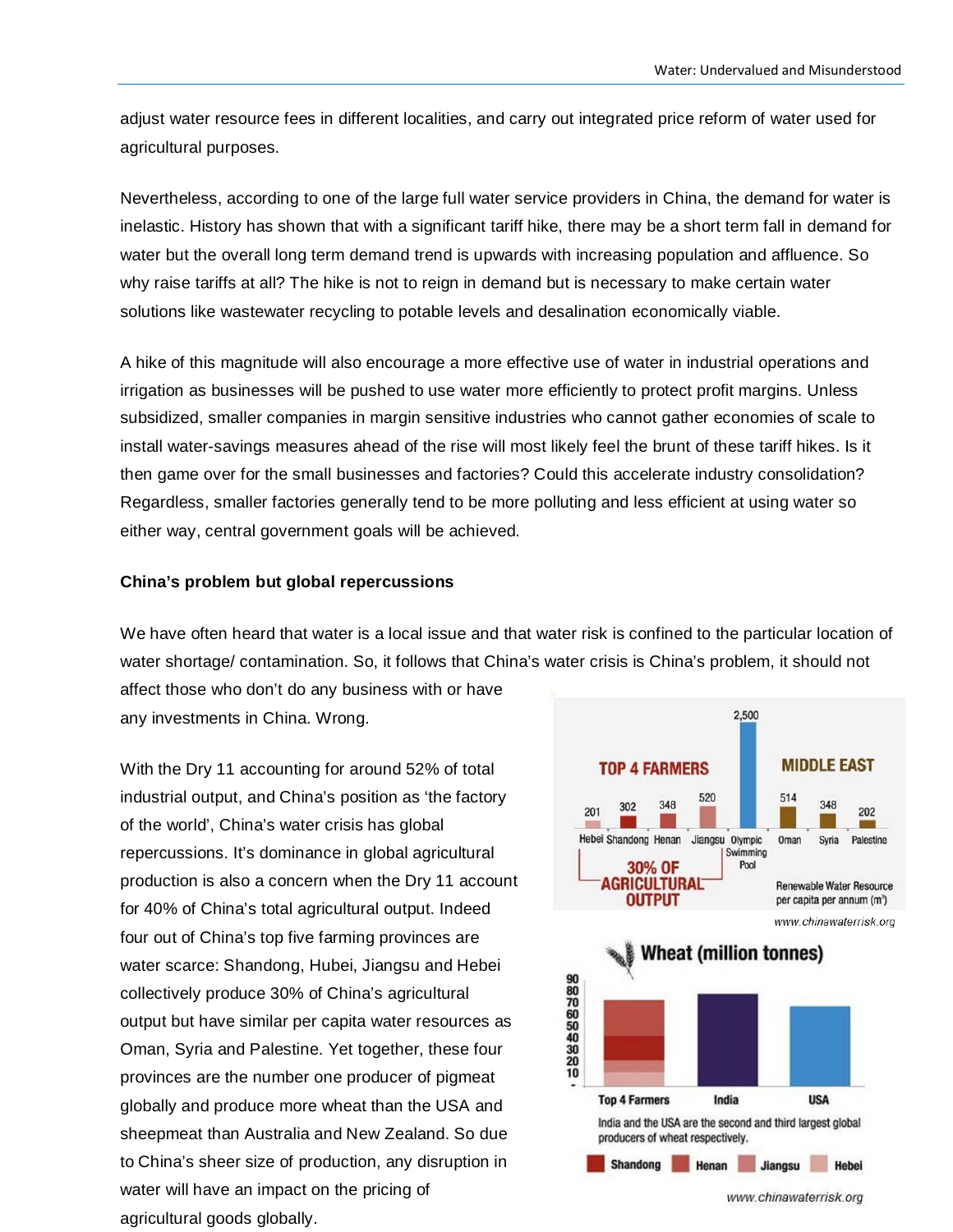The global textile industry was another industry that felt these water shocks last year. Drought in China caused the price of cotton to rise by more than 50% in 2010/2011 resulting in global textile companies like H&M seeing lower profits of 20% over the first 9 months of 2011 and GAP slashing its profit forecasts by 22% for the year. It is not surprising that water risks in China lead to price volatility as China is the largest producer of cotton globally and cotton represents 90% of natural fibres used in the global textile industry. It doesn't stop there – last year's high cotton prices led manufacturers to switch to synthetics, and the higher synthetic prices in turn pushed up the prices of many base chemicals.

With limited water resource, allocation of water between agriculture, industrial and municipal use is key. Competition for water resources is inevitable with three of the top five producers of Industrial Output and four of the top five producers of Agricultural Output amongst the Dry 11. What is the priority? Water for people, growing of food, extraction of ore or manufacturing of products? Should China import more water intensive foods like beef instead of farming them in the Dry 11 to free up more water to produce iPads or more fast fashion?

There is no single answer. However, it should be noted that China's industrial use of water and electricity consumption is disproportionately high compared to developed countries. This is primarily because China's population is not consuming that much electricity or water on a per capita basis. In short, competition for water in these regions will be greater going forward as the Chinese become more affluent, leaving provincial governments with no choice but to consider changes in their mix of industries to maintain social stability and economic growth.

And we haven't even talked about potential geopolitical tensions with neighbouring countries such as India, Bangladesh, Cambodia, Laos, Myanmar, Pakistan, Thailand, and Vietnam over shared watersheds and main river arteries such the Indus, Brahmaputra, Salween and the Mekong. Absolutely, the availability of China's water has global repercussions and government policy response to the water crisis with new pollution targets and water usage quotas could change the conduct of business, investments, manufacturing, food production, influence global consumption patterns and dictate trade flows; yet many investors continue to misprice and underestimate water risk.

#### **Investors misprice water risk**

Water pricing is commonly used to measure water risk. Common sense dictates that since the price of water is low in China, the exposure of investments/business operations to water risks is low. However a low water price environment may not last much longer, and profit margins will be at risk. More seriously, if there is a disruption in water supply, whether through contamination or scarcity brought on by drought or water quotas, there will be disruption to business. Water risk is beyond pricing – as Marcus Norton, the Head of Investor CDP and CDP Water Disclosure *says "the value of water lies in business continuity and the value of brands."* At a recent seminar to discuss water risks in Singapore, a panel of five institutional investors, managing a collective Assets Under Management of US\$1.8 trillion echoed the same sentiment.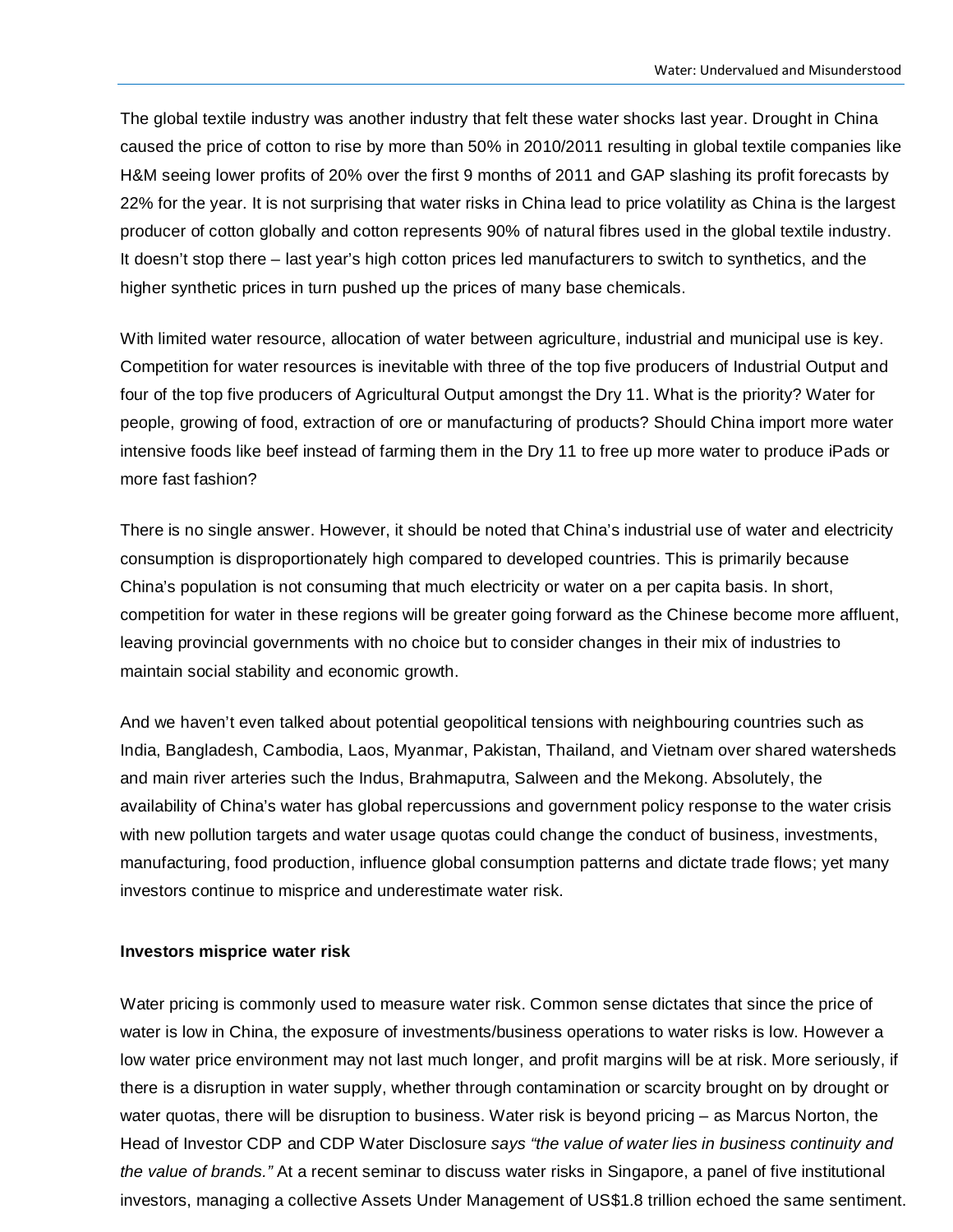Companies generally only start looking at water risks because of reputation risk to the brand or when there is a possibility that it threatens the license to operate. However, given China's dominance in most raw materials and supply chains, China's water risk has global impact and companies need to move beyond their immediate water use and risk by mapping their supply chain exposure. Professor Upmanu Lall, Director of the Columbia Water Center and leading expert on hydroclimatoglogy, climate change adaptation sums this up succinctly: *"Water is local, but supply chain is global".* He warns, *"just because where you operate is not facing water risk in terms of scarcity or pollution locally, doesn't mean your supply chain is not exposed to it"*. He recommends that *"water needs to be a part of a company's risk management policy and not independent of it".*

Mitigation strategies for water risk may even involve relocation of operations to ensure long term continuity of the business. Of course more research is required in order to make this decision, but there is little data or research on this at the moment as companies/investors have yet to invest in this area. We are a long way from this, but the dialogue has started globally with the UN CEO Water Mandate and with the CDP Water Disclosure Project encouraging companies to measure and disclose their water use and risk profiles.

### **Water: a clear business risk**

Regardless of whether we care for the environment, it is not difficult to see that we have come to a point where water risks affect us all – as businesses, as investors and ultimately as individuals. Currently, water is generally viewed as an environmental risk but in reality, water is a business risk and deserves to be treated accordingly.

Water issues are here to stay and are expected to worsen with climate change exacerbating water scarcity. Freshwater resources in China are falling whilst water utilization ratios are on the rise due to growing affluence. Droughts and floods have also hit the water-rich South. China's Second National Assessment Report on Climate Change issued in November 2011 warns that "*climate change will lead to severe imbalances in China's water resources within each year and across the years. In most areas, precipitation will be increasingly concentrated in the summer and autumn rainy seasons, and floods and droughts will become increasingly frequent".*

Of course in situations of risk, there are also opportunities to make money, there is a slew of opportunity for investment in water supply and water services sectors. Citibank estimated the market for global water subsectors to be worth USD450 million. This appears to be a conservative estimate against the SGD13.6 billion (USD10.9 billion) worth of projects awarded, tenders, investments and R&D collaborations announced during Singapore International Water Week in July.

It's time to give water its proper dues. We need water to grow our food, to extract our ore, to produce our power, the economy runs on water, we run on water. Given the global implications of China's water crisis, we should be including water in our all our investment decisions. Indeed, the HSBC commissioned